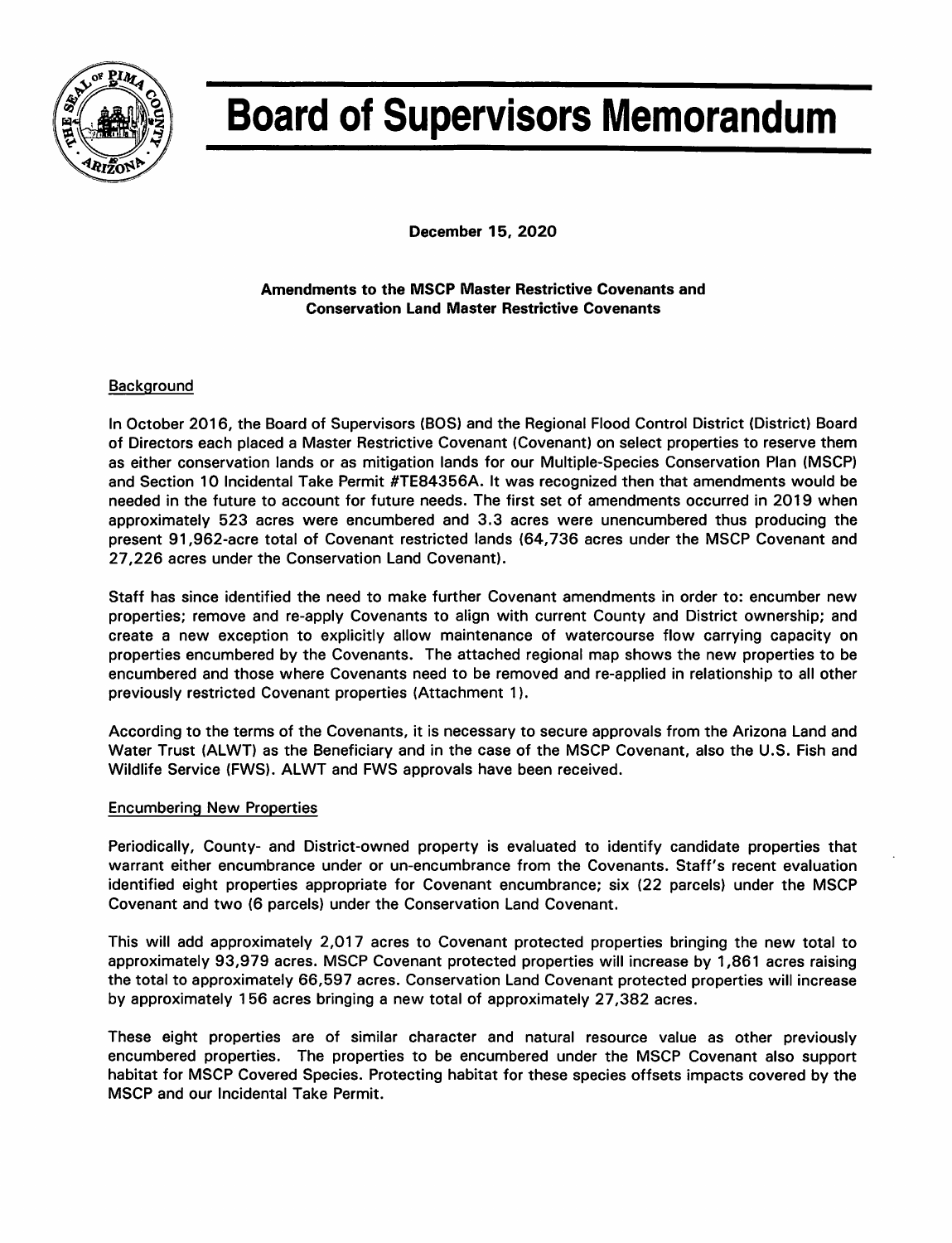### The Honorable Chairman and Members, Pima County Board of Supervisors

### Amendments to the MSCP Master Restrictive Covenants and Conservation Land Master Re: **Restrictive Covenants**

December 15, 2020 Page 2

Table 1. Summary table of new properties to be encumbered.

| <b>Property</b>                          | <b>Acres</b> | <b>Covenant Type</b>                   |
|------------------------------------------|--------------|----------------------------------------|
| Agua Caliente (6 parcels)                | 31.4         | <b>District MSCP</b>                   |
| Continental Ranch/Avra Wildlife Corridor |              |                                        |
| (2 parcels)                              | 15.2         | <b>County MSCP</b>                     |
| Hufault (2 parcels)                      | 133.8        | <b>District MSCP</b>                   |
| Kidwell (1 parcel)                       | 119.7        | <b>County MSCP</b>                     |
| Bajada (1 parcel)                        | 65.4         | <b>County MSCP</b>                     |
| Tesoro Nueve Ranch (10 parcels)          | 1495.7       | <b>County MSCP &amp; District MSCP</b> |
| Starr Pass (4 parcels)                   | 145.4        | <b>County Conservation</b>             |
| Tucson Mtn Park (2 parcels)              | 10.4         | <b>County Conservation</b>             |
|                                          | 2017         |                                        |

### Removing and Re-Applying Covenants to Align with Current County and District Ownership

The County and District recently engaged in a land trade to compensate the District for lands involved in the Sunset Road extension. As a result of this ownership change, Covenants need to be removed and re-applied. Six properties previously owned by the County are now owned by the District. Four are to be un-encumbered from the County MSCP Covenant and re-encumbered by the District MSCP Covenant; two are to be un-encumbered from the County Conservation Land Covenant and reencumbered by the District Conservation Land Covenant. The boundaries where Covenants apply will remain the same except for the Ina Preserve property.

Removing and re-applying the MSCP Covenant to Ina Preserve allows for adjusting the boundaries of the restricted area to exclude portions along the northern and western peripheries that contain existing infrastructure and an anticipated right-of-way dedication. Wastewater conveyance and flood control infrastructure elements, some of which have been in place since the mid-1980s, lie in the northern part of Ina Preserve. There is also a 100' portion paralleling Silverbell Road that will be excluded to accommodate right-of-way dedication for future roadway improvements that have been envisioned since 2011. Presence of the existing infrastructure, need for maintenance and system improvements, and the right-of-way dedication were not accounted for in 2016 when the area subject to Covenant restrictions was originally delineated. Upon reconfiguration, the restricted area will encompass more of the Santa Cruz River riparian corridor resulting in a slight increase (0.1 acre) of Covenant protected lands at lna Preserve; it will not adversely impact the ability to mitigate under the Incidental Take Permit.

Table 2. Summary table of properties where County Covenant is to be removed and District Covenant re-applied.

| <b>Property</b>                           | <b>Acres</b> | <b>Covenant Removed</b>    | <b>Covenant Applied</b>                 |
|-------------------------------------------|--------------|----------------------------|-----------------------------------------|
| Cienega Creek Natural Preserve (1 parcel) | 5.2          | <b>County MSCP</b>         | <b>District MSCP</b>                    |
| San Domingo FPA (2 parcels)               | 14.4         | <b>County MSCP</b>         | <b>District MSCP</b>                    |
| Tanque Verde (2 parcels)                  | 77.7         | <b>County MSCP</b>         | <b>District MSCP</b>                    |
| Ina Preserve (1 parcel)                   | 54.2         | <b>County MSCP</b>         | <b>District MSCP</b><br><b>District</b> |
| Canoa Ranch (1 parcel)                    | 49.8         | <b>County Conservation</b> | Conservation                            |
| Los Morteros (25 parcels)                 | 29.0         | <b>County Conservation</b> | <b>District Conservation</b>            |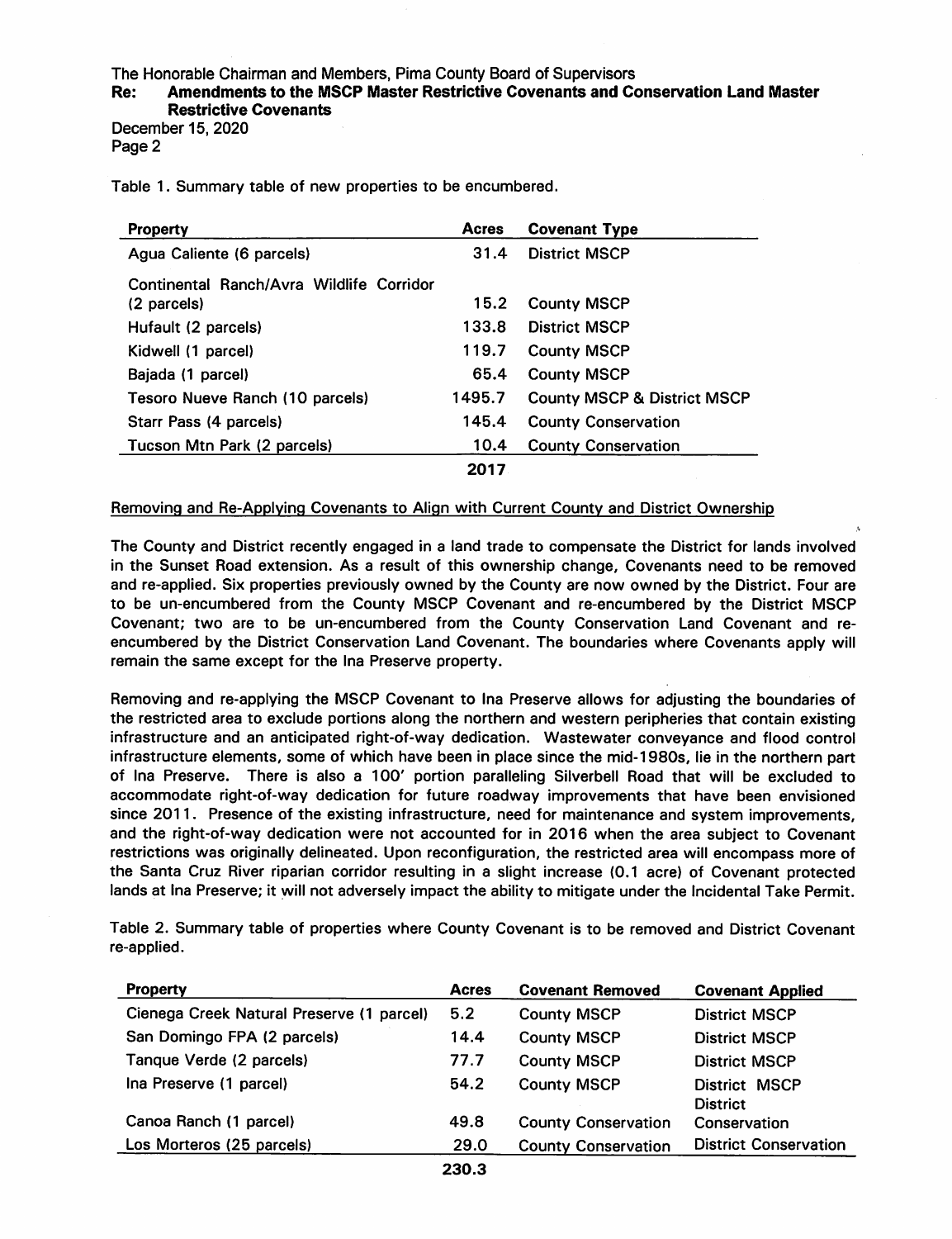The Honorable Chairman and Members, Pima County Board of Supervisors

### Amendments to the MSCP Master Restrictive Covenants and Conservation Land Master Re: **Restrictive Covenants**

December 15, 2020 Page 3

### New Exception to Allow Maintenance of Watercourse Flow Capacity

In fulfilling their mandated responsibilities including Pima County Code Title 16, Flood Plain Management, the Regional Flood Control District is required to reduce potential flood damage and protect public safety. It frequently maintains and repairs constructed flood control facilities, removes vegetation and sediment to preserve flow carrying capacity, responds to post-flood and post-fire conditions, and removes sediment, trash, and homeless camps. The existing Covenants' exemptions regarding health and safety and pre-existing uses could be interpreted to provide implicit permission, but a new exception is being added to Section 5 of the Covenant that clarifies that these activities are in fact allowed and removes the obligation to bring each project intended to maintain flow capacity to the Board for a finding of necessity.

### Recommendation

The proposed amendments will add 2,017 acres to Covenant protected lands bringing the new total of all restricted properties to approximately 93,979 acres. MSCP Covenant protected properties will increase by 1,861 acres with a new total of approximately 66,597 acres. Conservation Land Covenant protected properties will increase by approximately 156 acres with a new total of approximately 27,382 acres. Additionally, Covenants will align with current County and District ownership and maintenance of flow capacity in watercourses on restricted properties will be explicitly allowed.

It is recommended that the Board approve the two MSCP Master Restrictive Covenant Amendments and the two Conservation Land Master Restrictive Covenants as presented to encumber new properties, remove and re-apply Covenants to align with current County and District ownership, and create a new exception to explicitly allow maintenance of watercourse flow carrying capacity on properties encumbered by the Covenants.

Sincerely,

C.Dukebourg

C.H. Huckelberry **County Administrator** 

CHH/dym - November 30, 2020

### Attachment

Carmine DeBonis Jr., Deputy County Administrator for Public Works  $c$ : Yves Khawam, Ph.D., Assistant County Administrator for Public Works Chris Cawein, Director, Natural Resources, Parks and Recreation Linda Mayro, Director, Office of Sustainability and Conservation Suzanne Shields, Director, Regional Flood Control District Jeffrey Teplitsky, Manager, Real Property Services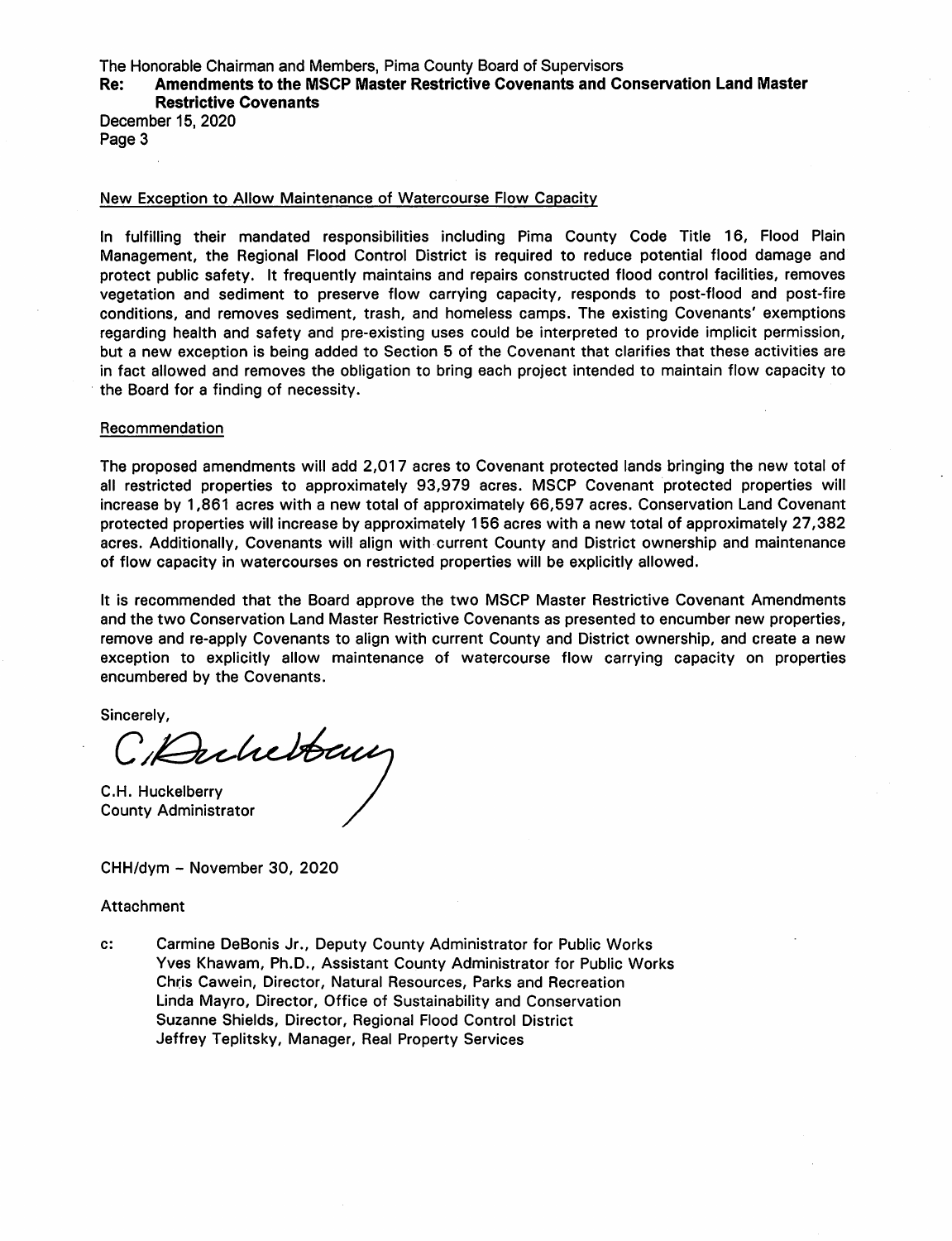# ATTACHMENT  $\mathcal{L}^{\text{max}}$

 $\frac{1}{2}$ 

 $\hat{\cdot}$ 

 $\mathcal{L}(\mathcal{A})$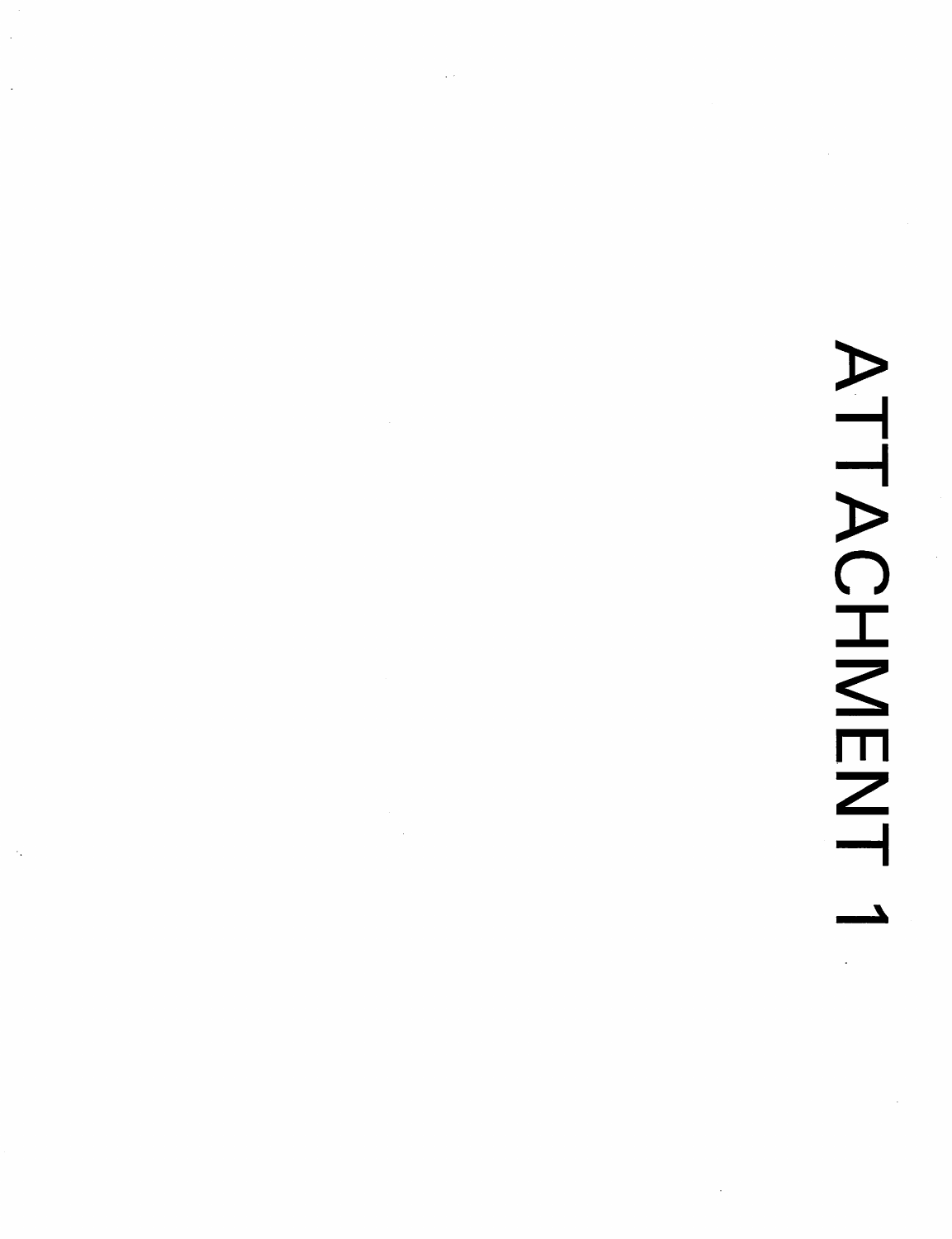| <b>Property Name</b>                       | Acres  | Map ID | <b>Covenant Type</b>                  |
|--------------------------------------------|--------|--------|---------------------------------------|
| Agua Caliente Wash Donation                | 31.4   |        | <b>MSCP</b>                           |
| Continental Ranch (Avra Wildlife Corridor) | 15.2   | 2      | <b>MSCP</b>                           |
| Hufault                                    | 133.7  | 3      | <b>MSCP</b>                           |
| Kidwell                                    | 119.7  | 4      | <b>MSCP</b>                           |
| Oracle Ridge (Bajada)                      | 65.4   | 5      | <b>MSCP</b>                           |
| Tesoro Nueve Ranch                         | 1495.7 | 6      | <b>MSCP</b>                           |
| <b>Starr Pass TMP</b>                      | 145.4  |        | <b>Conservation Land</b>              |
| <b>Tucson Mountain Park</b>                | 10.4   | 8      | <b>Conservation Land</b>              |
| Cienega Creek Natural Preserve             | 5.2    | 9      | Transfer County MSCP to District MSCP |
| San Domingo FPA                            | 14.4   | 10     | Transfer County MSCP to District MSCP |
| Tanque Verde                               | 77.7   | 11     | Transfer County MSCP to District MSCP |
| Ina Preserve                               | 54.2   | 12     | Transfer County MSCP to District MSCP |
| Canoa Ranch                                | 49.8   | 13     | Transfer County MSCP to District MSCP |
| Los Morteros                               | 29.0   | 14     | Transfer County MSCP to District MSCP |